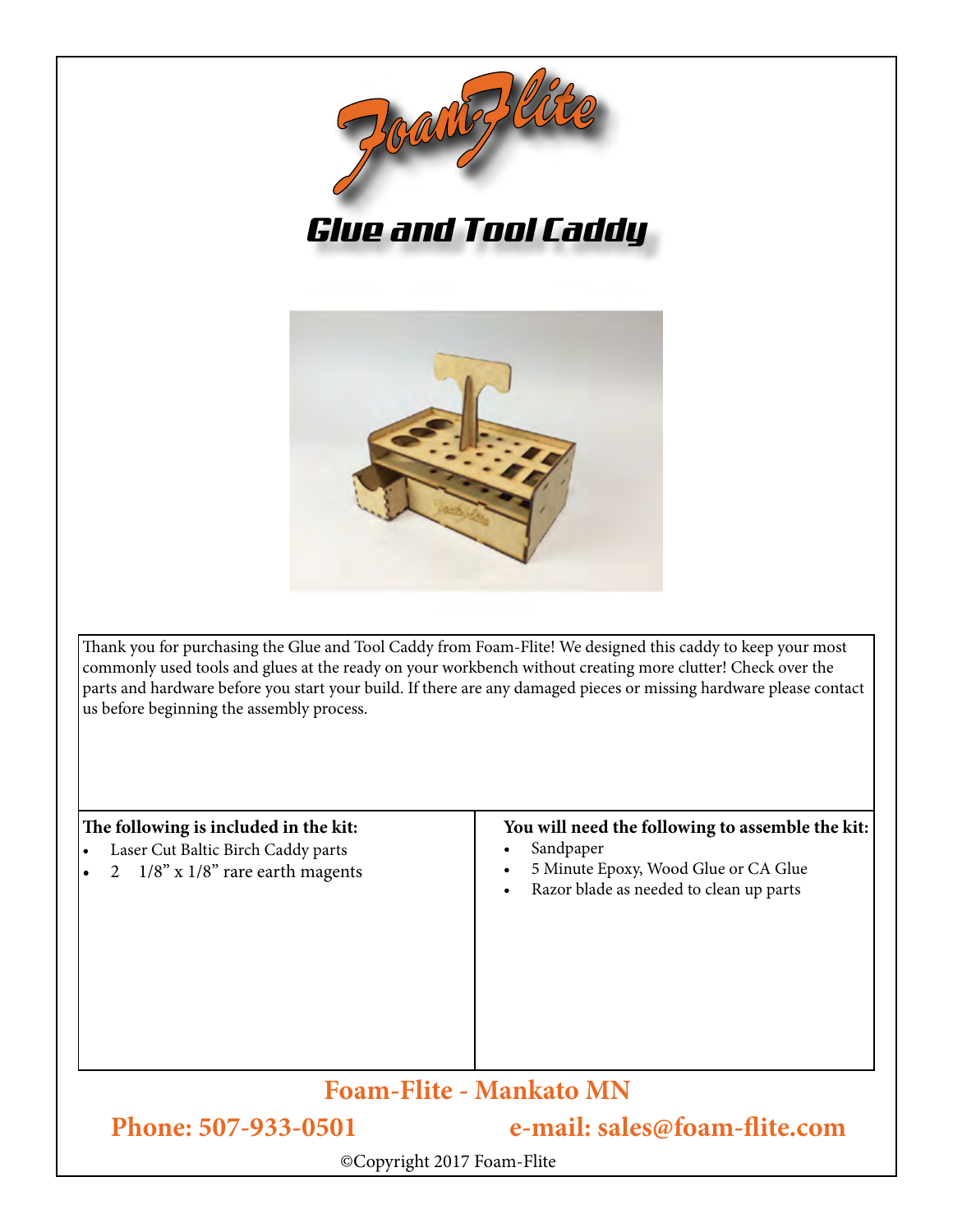The assembly is very simple. You will need your choice of glue to assemble the caddy. The parts interlock well but will need glue to hold them togeher long term.We recommend using Epoxy, Wood Glue or CA. The CA is faster but can create a brittle joint in some cases while the Epoxy and wood glue will create a stronger bond but take more time. Choose what works best for you. Most people prefer to leave the wood natural but if you prefer you can stain the wood for a unique look and some added protection. The rare earth magnets are optional to install, but they do help the drawer from sliding open when moving the caddy around.

1) Locate the main handle and two triangular handle brace pieces. Apply your choice of glue and fit the pieces together using the slots and tabs to align the parts. 2) Locate the top caddy plate and slide the handle down into the slot so that the brace pieces lock into the tabs.  $\odot$  $\;\;\subset\;\;$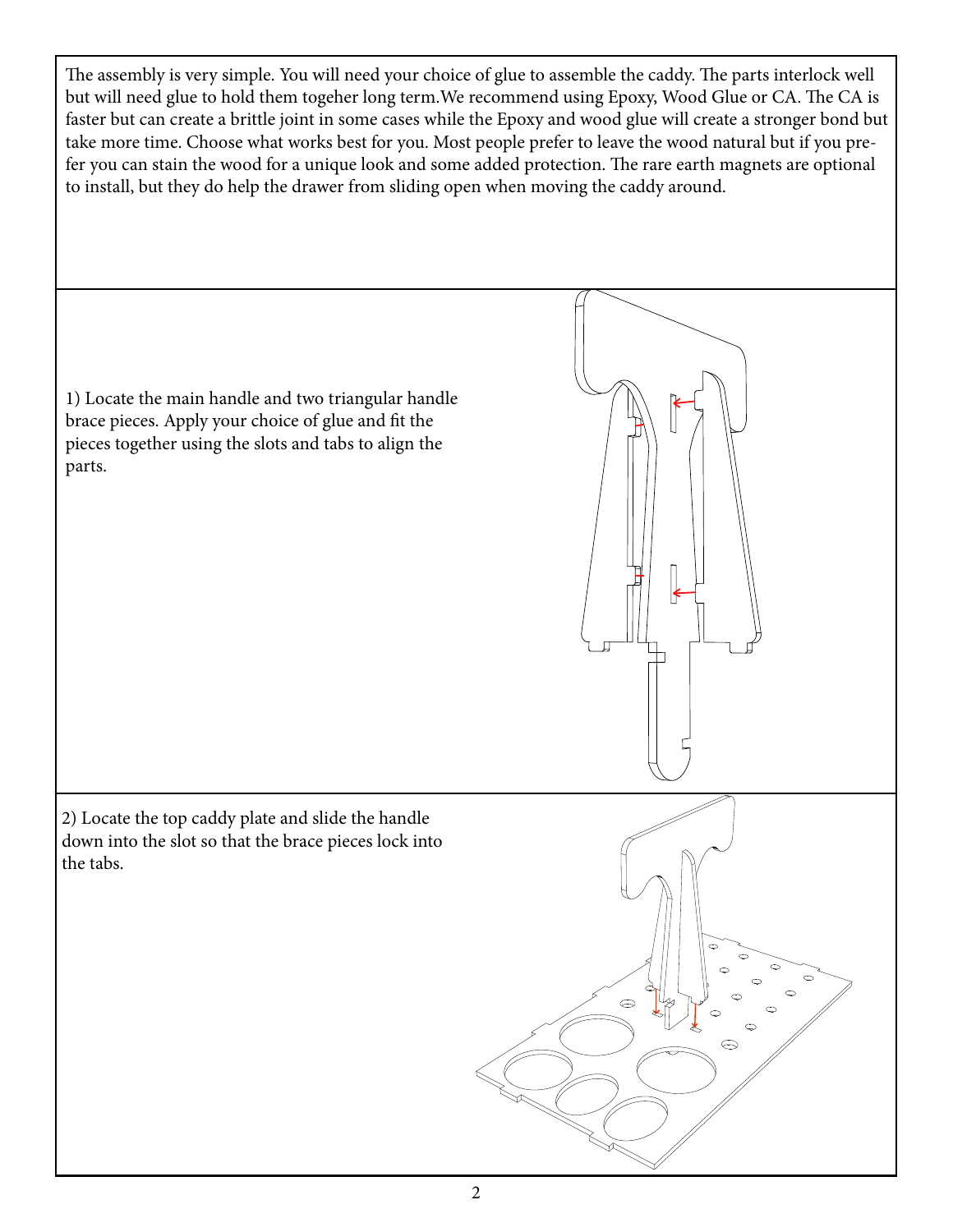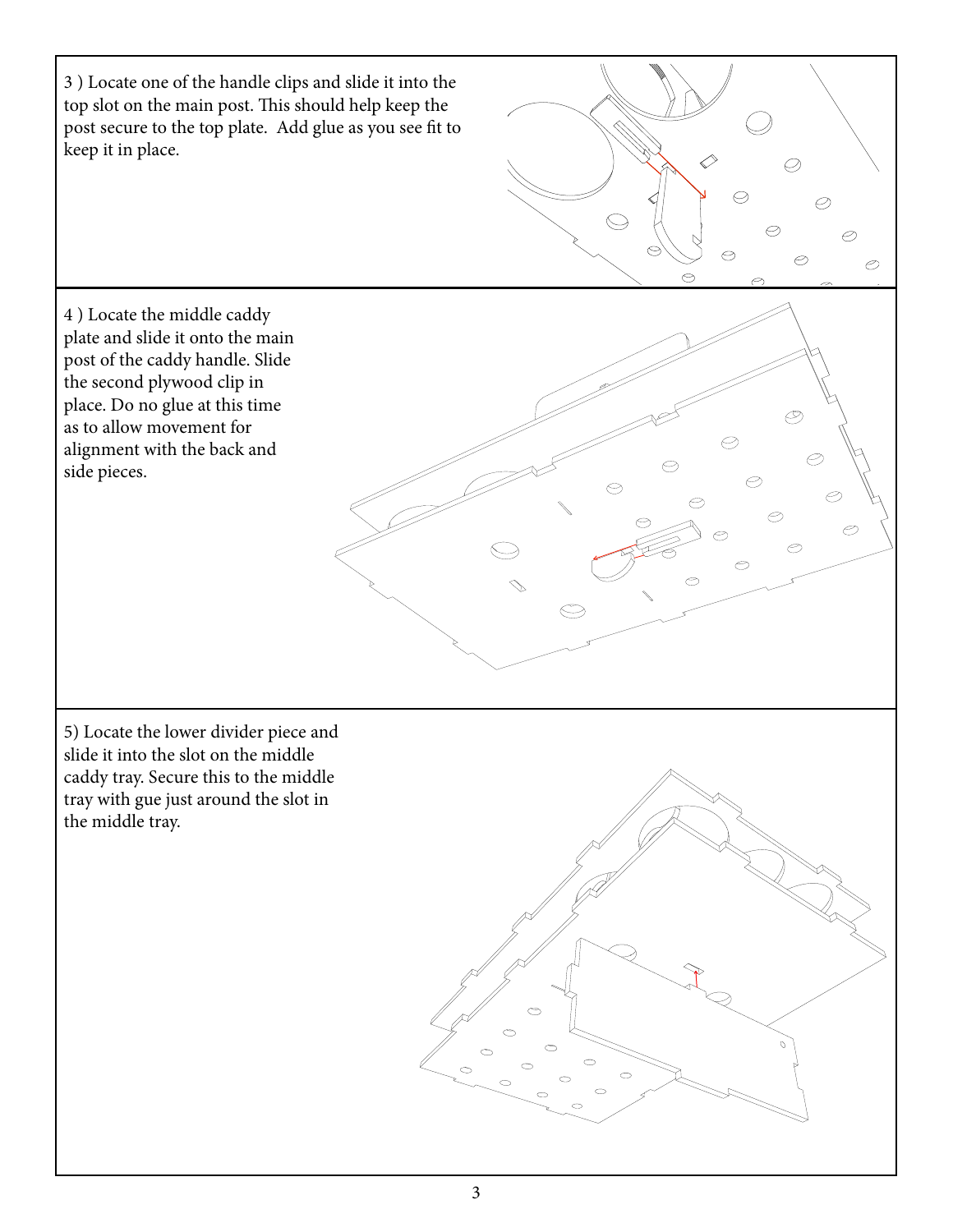6) Locate the rear plate and check the alignment with the two trays and lower divider. When happy with the alignement apply glue to the joints and fit the pieces tight together.

7) Locate the two side plates and test the fit. When happy with the alignment add glue to the joints and fit the peices together.

θ

 $\circ$ 

 $\varphi$ 

 $\overline{\mathcal{O}}$ 

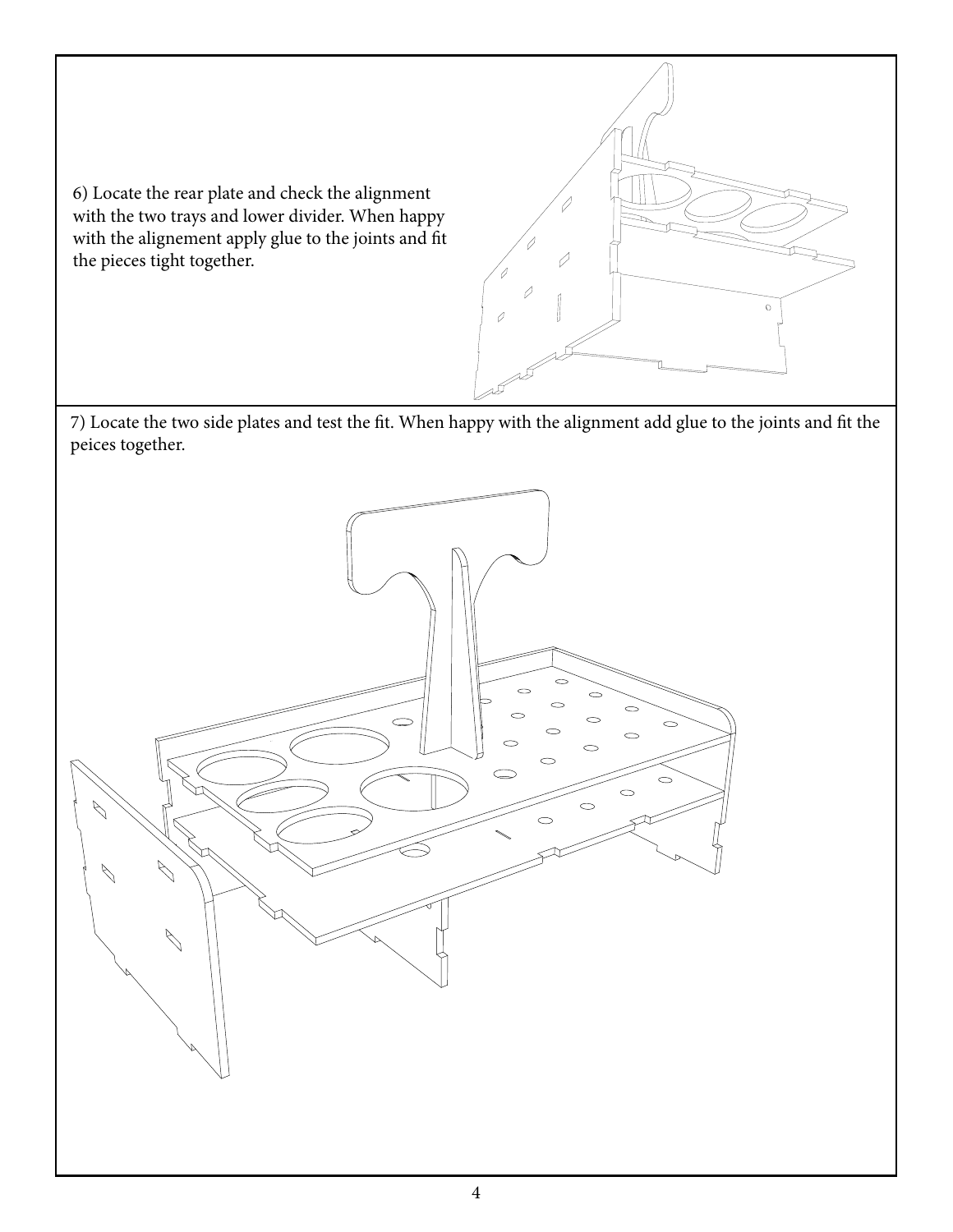8) Locate the front plate and test the fit, when happy with the fit apply glue to the joints and secure in place.



9)Locate the bottom plate and test the fit, when happy with the alignment apply glue to the joints and let it set.

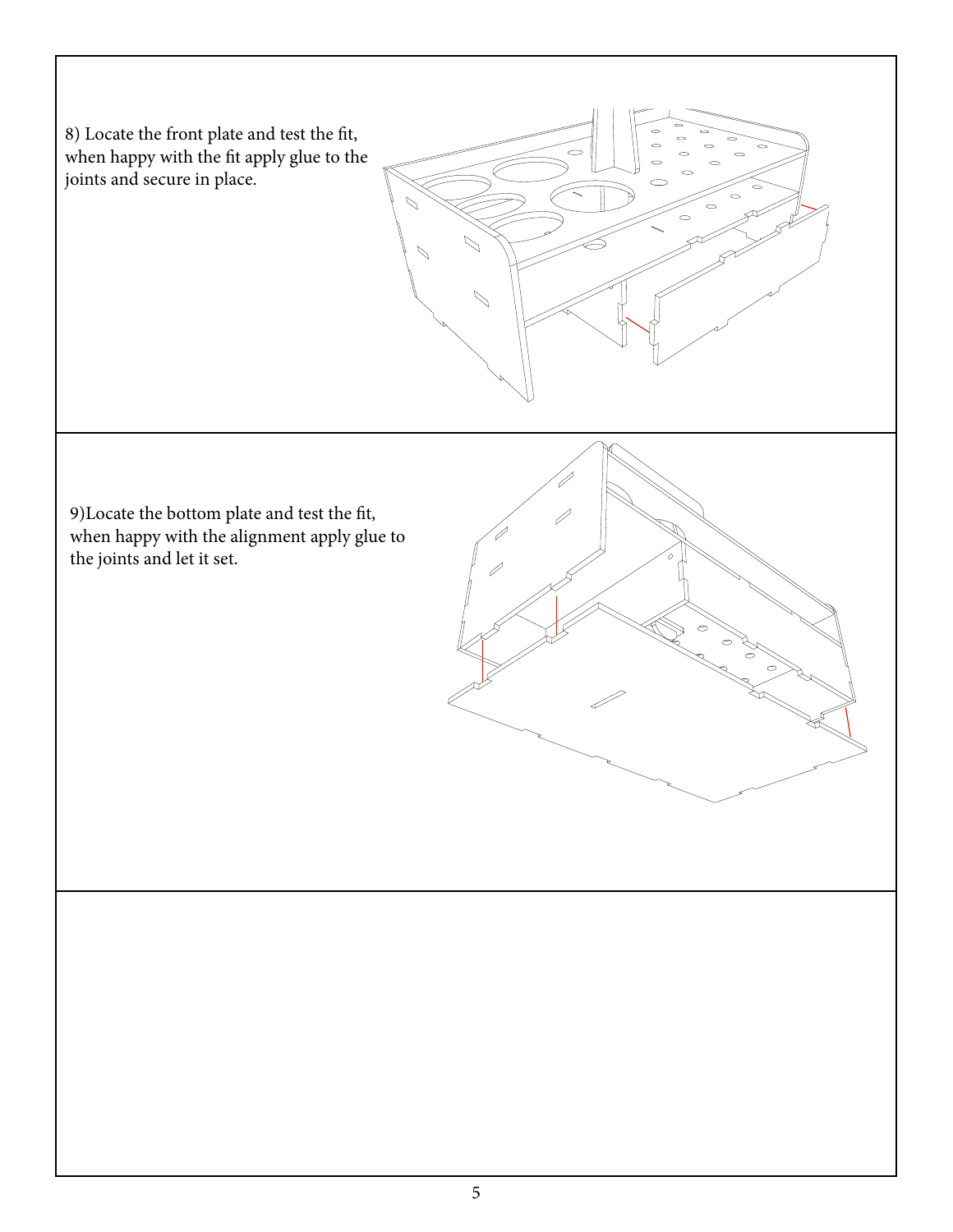10) Locate the five box pieces. Apply glue to all the finger joints and fit the peices together. Once the glue is dry, lightly sand all the sides so they are smooth and will fit into the bay on the glue caddy.

11) Locate one of the 1/8" diameter magents. Apply some glue to the hole in the drawer that will align with the inner wall of the glue caddy. Slide the magent into the hole so that it sits flush with the outside of the drawer.

12) Locate the second 1/8" diameter magnet. Test the magnetic polarity so that it will align with the magent on the drawer when they meet. Glue this magnet into the inner wall of the glue caddy the same way as the prevoius step.

ARANTAS A